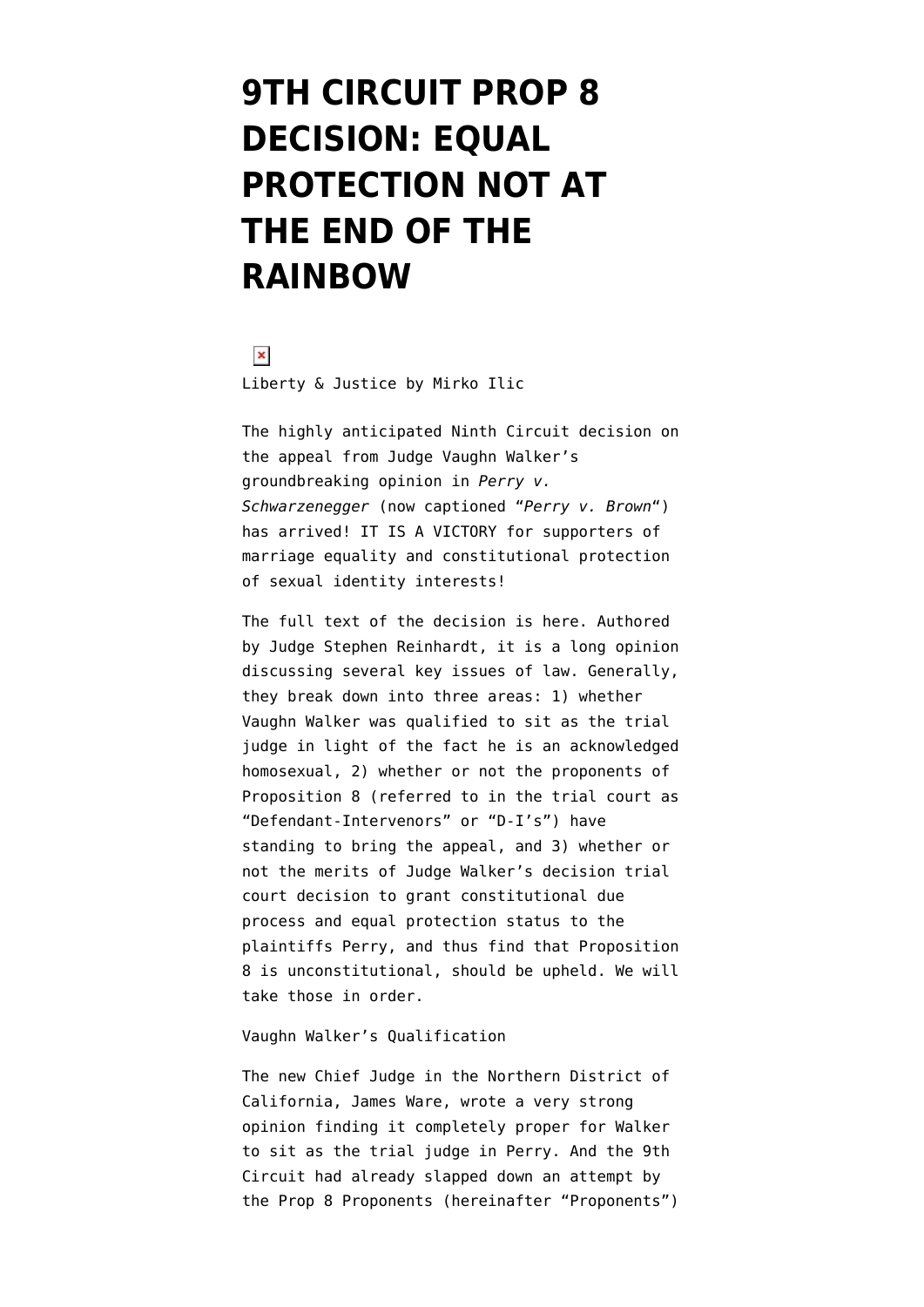to disqualify Panel Judge Stephen Reinhardt because his wife worked for the ACLU. So, it would have been shocking for the 9th to bite off on the nonsense that Vaughn Walker could not impartially serve as trial judge for the case. There is no shock delivered today, the 9th has joined Ware in blasting this craven argument, in fact the court states that it adopts Ware's basis effectively in full.

## Standing To Appeal

The issue of standing is arguably the most critical in the appellate case. Since the State of California made the calculated decision not to appeal and give the nominal cover their participation would provide to Proponents, if the Proponents do not have individual standing, there is effectively no appeal. There are actually two parties that have sought standing, the Proponents, and Imperial County of California through its court clerk.

As to Imperial County, I, along with others on the ECF mailing list got accidental notice of the court's ruling yesterday when the 9th Circuit slipped up and transmitted [the separate](http://www.emptywheel.net/wp-content/uploads/2012/02/ImperialCountyInterveneDenied.pdf) [ruling](http://www.emptywheel.net/wp-content/uploads/2012/02/ImperialCountyInterveneDenied.pdf) on their motion to intervene in the appeal. It is denied as being untimely brought.

The Proponent's intervention was certainly not untimely though, and it was [unanimously](http://www.emptywheel.net/2011/11/17/california-supreme-court-rules-there-is-standing-for-pop-8-intervenors/) [certified by the California Supreme Court](http://www.emptywheel.net/2011/11/17/california-supreme-court-rules-there-is-standing-for-pop-8-intervenors/) as being proper on the merits. In light of the [strong decision](http://www.emptywheel.net/wp-content/uploads/2011/11/11.pdf) finding standing for proponents by the California Supremes, after the 9th Circuit had asked them to make the determination, it would be pretty hard for the 9th to not follow the certified advice and grant standing. And they have done exactly that:

> It is for the State of California to decide who may assert its interests in litigation, and we respect its decision in holding that Proposition 8's Proponents have standing to bring this appeal on behalf of the state.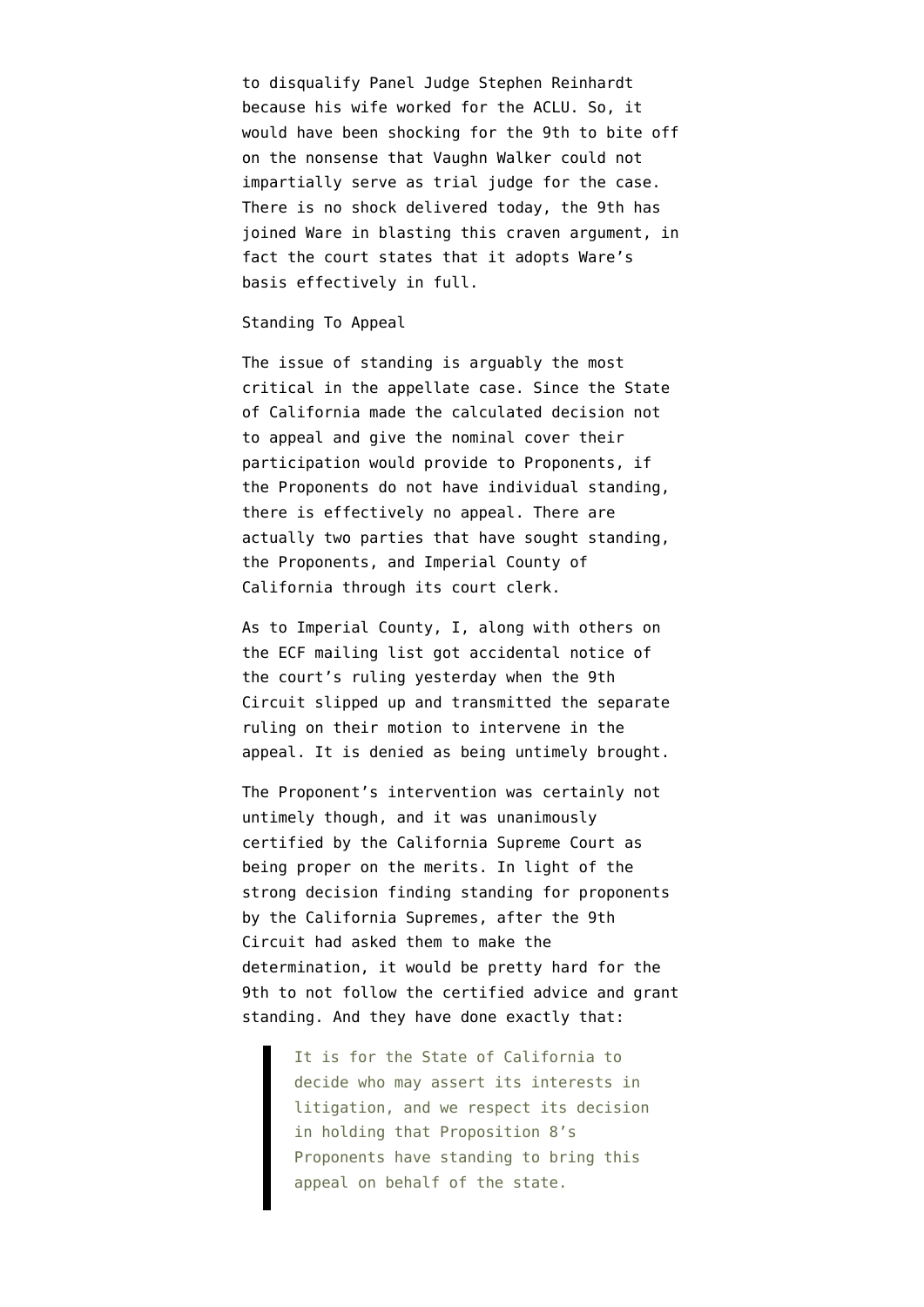## Constitutional Merits Issues

The big kahuna, of course, is whether or not Vaughn Walker's meticulously laid out and reasoned decision granting protection to plaintiffs Perry under the Equal Protection and Due Process Clauses would be upheld. And, as I have consistently predicted would occur, the 9th has indeed upheld Judge Walker's ruling. WAHOOOO!

It is a narrower and shallower victory than I had hoped and predicted though.

> All that Proposition 8 accomplished was to take away from same-sex couples the right to be granted marriage licenses and thus legally to use the designation of 'marriage,' which symbolizes state legitimization and social recognition of their committed relationships. Proposition 8 serves no purpose, and has no effect, other than to lessen the status and human dignity of gays and lesbians in California, and to officially reclassify their relationships and families as inferior to those opposite-sex couples. the Constitution simply does not allow for "laws of this sort." *Romer v. Evans*, 517 US 620, 633 (1996).

As I said, this is much narrower than hoped for. By basing on *Romer* instead of the full constitutional protections of due process and equal protection, the court has likely increased the odds the decision stands up to further appeal, but has done a disservice to those seeking true equality, both as to marriage and otherwise, for gays and lesbians. In short, it does not move the ball nearly as much as it should have, and was hoped for. The decision of the 9th does not go nearly as far as Vaughn Walker did, and wastes much of the meticulous taking of evidence, making of findings of facts and law, and crafting of his decision. It was hand tailored to go MUCH further, and that now